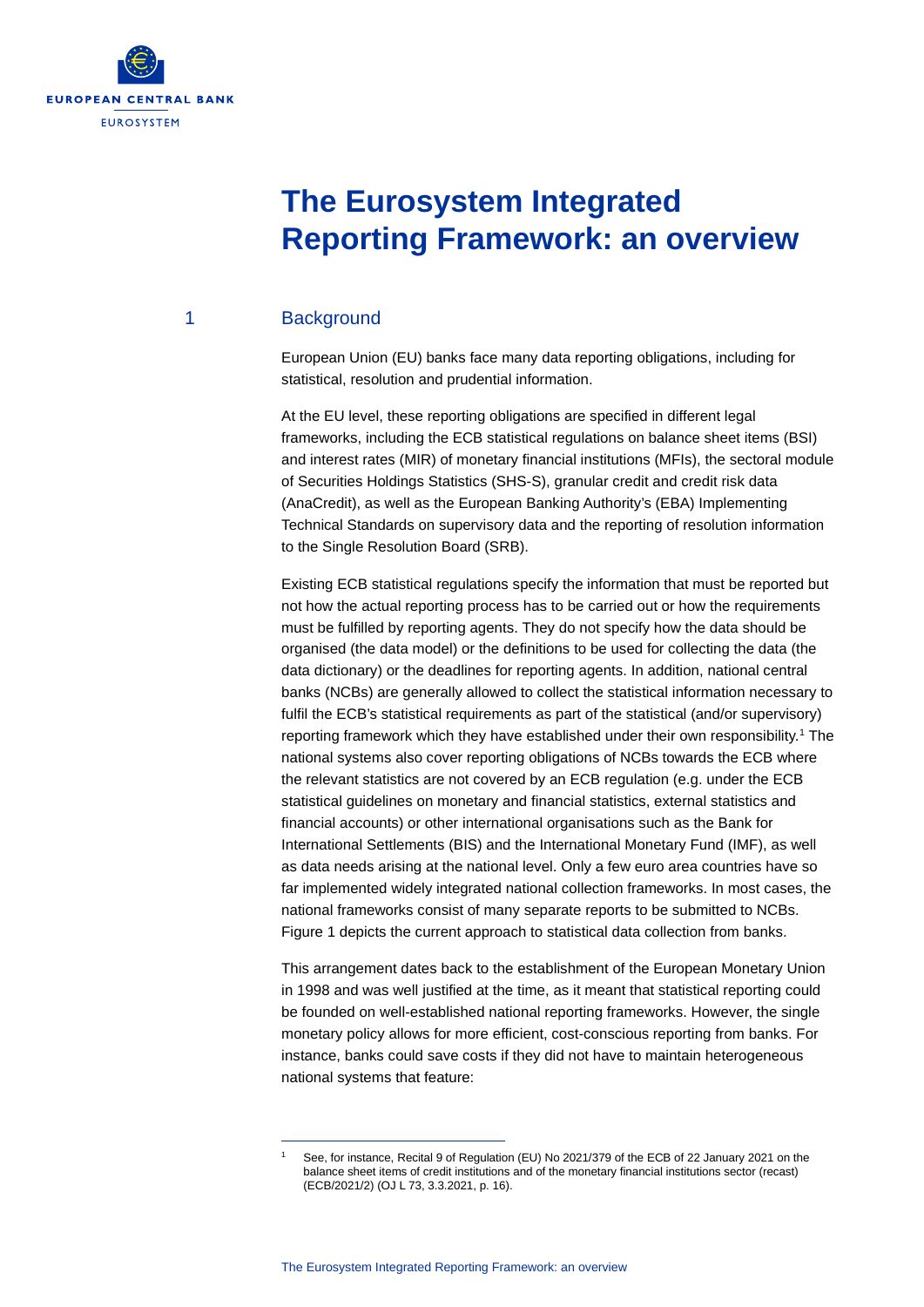- different national data models based on heterogeneous dictionaries, which are particularly challenging for cross-border banks;
- different transmission frequencies, timelines and levels of aggregation;
- possible duplications and overlaps in the reporting, with complex reporting schedules and processes;
- differences in revision policies, approaches to derogations and data exchange formats.

### **Figure 1**

Current Eurosystem approach to the collection of statistical information from banks



The main objective of the Integrated Reporting Framework (IReF) is to reduce the reporting burden for euro area banks in line with Article 338([2](#page-1-0)) of the Treaty<sup>2</sup> and Article [3](#page-1-1)a of Council Regulation 2533/98<sup>3</sup>, while meeting the information needs of the ESCB. This burden reduction will be achieved by integrating different statistical obligations on the one hand and harmonising data collection across countries on the other. The latter will mean that statistical reporting will no longer depend on the euro area country in which a bank is resident. The ECB envisages issuing an IReF Regulation on statistical data requirements which would be directly applicable to banks resident in the euro area. Non-euro area EU Member States may decide to adopt the IReF reporting through national legislation in full or in part (such as content related to AnaCredit). The IReF can strengthen the banking and monetary union; the

<span id="page-1-0"></span><sup>&</sup>lt;sup>2</sup> Treaty on the Functioning of the European Union (OJ C 326, 26.10.2012, p. 47).

<span id="page-1-1"></span><sup>&</sup>lt;sup>3</sup> Council Regulation (EC) No 2533/98 of 23 November 1998 concerning the collection of statistical information by the European Central Bank (OJ L 318, 27.11.1998, p. 8).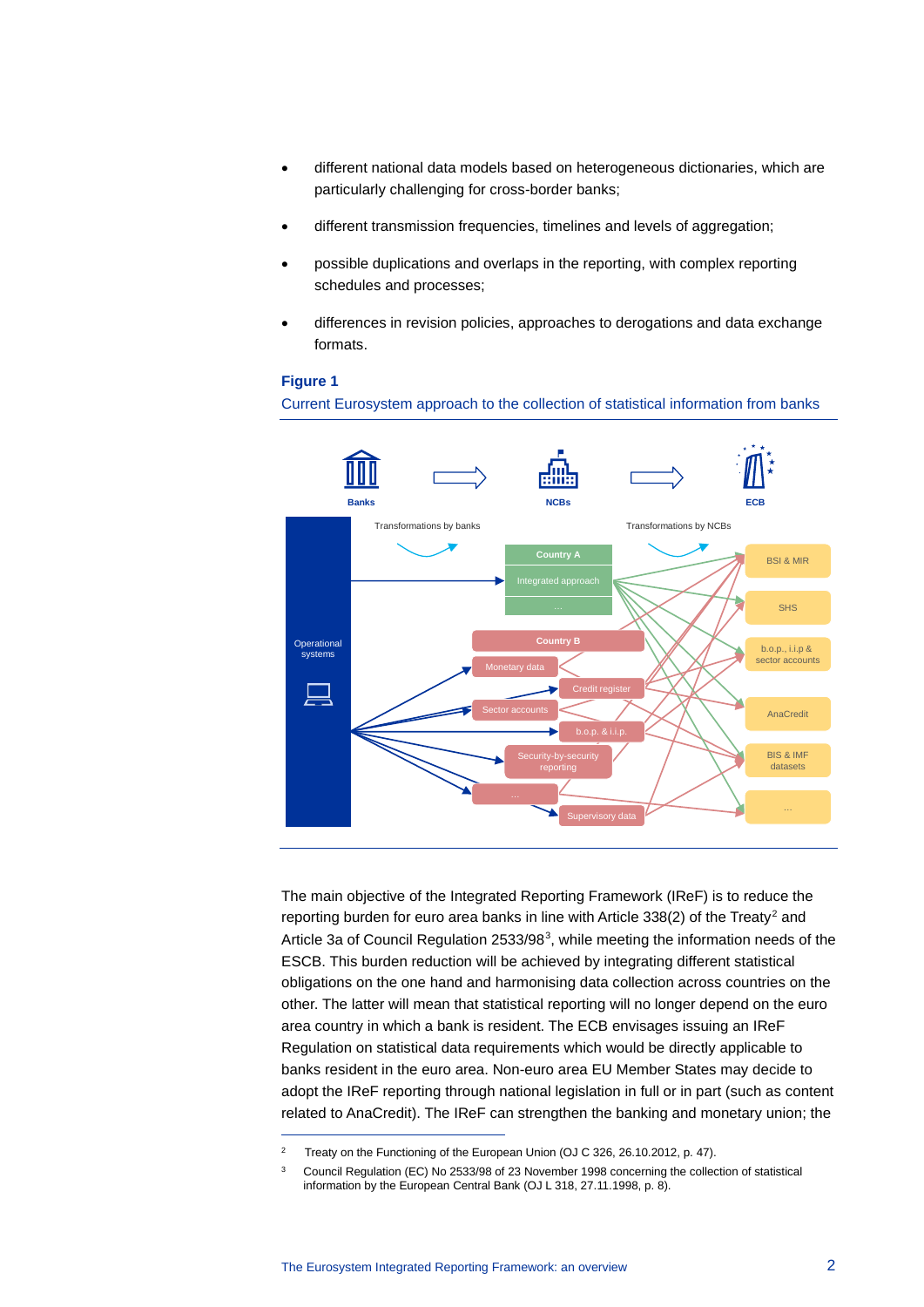cross-country standardisation of reporting may remove some of the obstacles that may prevent smaller banks to engage in cross-border operations, which in turn would foster competition in the EU financial sector. The gains in cost efficiency would be achieved by economies of scale and by a systematic reference to the "collect data once for all" principle – for instance, the costs for the development of the common data dictionary would be invested once for all ESCB countries. Alternatively, cross-border banks could unify the technical specifications of their reporting for all their European entities. Leaner processes for data flow management (see Figure 1) could also be designed. Once the initial investment phase is over, the granular reporting of data will moreover increase the agility and speed with which policy makers can react to new developments, since they can more easily re-arrange available granular data to gain insights into the latest economic, monetary and financial developments.

This overview provides key facts and information on the IReF and how it fits in with the broader EU data integration initiative, which also encompasses resolution and prudential data. It discusses the level of integration that the IReF could be expected to achieve, together with methodological challenges. A cost-benefit analysis of the impact of the IReF is ongoing, in close cooperation with banks and other stakeholders (see also Section 6).

# 2 The scope of the IReF

The IReF seeks to integrate the existing ESCB statistical data requirements for banks, as far as possible, into a unique and standardised reporting framework applicable across the euro area.

In its initial phase, the IReF is focusing primarily on ECB statistical datasets relating to banks and will hence cover the requirements of the ECB regulations on BSI and MIR statistics, SHS-S and AnaCredit. In respect of SHS-S, it will also cover requirements for banks in their role as custodians. The integration of the group module of the SHS will be considered in a second step, while other ECB statistics that do not directly relate to banks' balance sheet assets and liabilities, such as ECB payments or money market statistics, are not currently covered by the IReF.

The IReF also envisages the integration of reporting obligations on banks' own positions and transactions arising in the context of statistics on balance of payments (b.o.p.), international investment positions (i.i.p.), financial accounts and securities issued. Other requirements arising from the collection frameworks of international organisations (e.g. BIS Locational Banking Statistics or IMF Standardised Report Forms) are also considered.

The granularity of the IReF scheme is expected to cover a large share of the existing statistics collected by NCBs that are outside the scope of ECB regulations. Nevertheless, NCBs may decide to preserve country-specific requirements, e.g. to comply with national legal obligations (such as activities related to anti-money laundering or government support). Such requirements will not be covered under the IReF but will continue to be legislated at national level. However, they will ideally be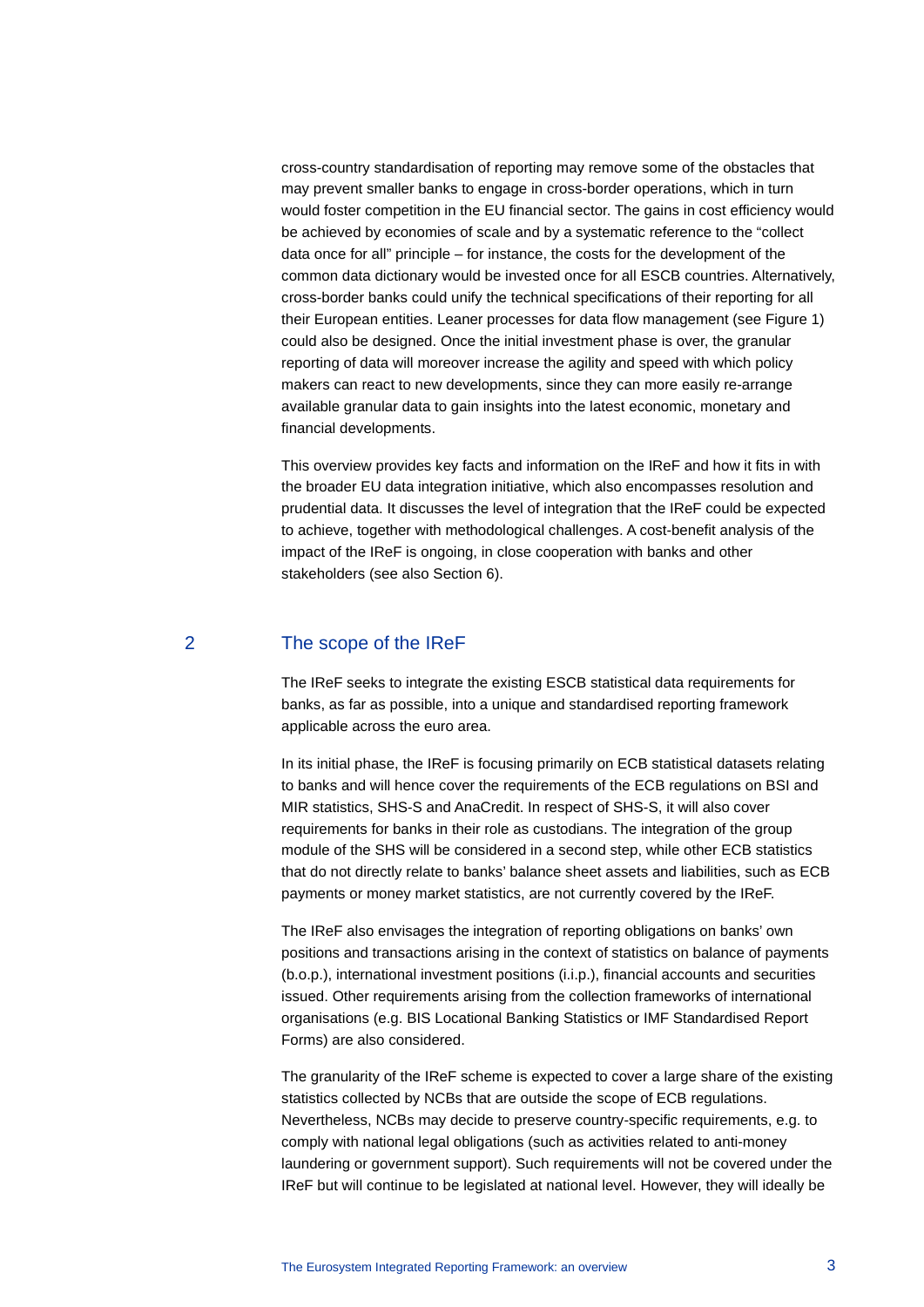modelled and described from a technical and methodological perspective in full consistency with the IReF reporting scheme through the development of an IReF extended technical layer. In this way, overlapping requirements across two or more countries will be described in a uniform way that is consistent with IReF requirements.

### 3 The IReF target population

The IReF is primarily intended to cover deposit-taking corporations. Given the different reporting populations of the datasets within its scope, the IReF distinguishes between requirements that are applicable to credit institutions and those that relate to deposit-taking corporations other than credit institutions. For example, in the IReF instrument level requirements on loans to legal entities would apply to credit institutions, whereas deposit-taking corporations other than credit institutions would continue to report loan data on an aggregated basis.

Requirements addressed to money market funds (MMFs) would not be part of the IReF but would continue to be set out in separate ECB legal acts, leaving discretion at national level on how to collect them in practice. Some NCBs have developed an integrated reporting framework for investment funds (covering both MMFs and non-MMFs). Such an integrated approach to the statistical reporting of data relating to investment funds may be adopted at Eurosystem level in the medium term.

# 4 Advantages of the IReF

The advantages of the IReF for different stakeholders mentioned in Section 1 are explained in more detail below.

**Reporting agents** are expected to benefit substantially from the IReF. The banks will reap additional benefits from the integration of statistical, prudential and resolution requirements. Reporting requirements will be presented on the basis of a standardised data model and dictionary, thus ensuring that the definitions are standardised. The reporting frequency and timelines and the level of granularity of the requirements will also be standardised. The framework will specify a common revision policy directly applicable to reporting agents and derogations from reporting the complete IReF requirements (see next section). The cross-country standardisation may particularly benefit large banking groups that operate crossborder in the euro area. However, all banks, including smaller institutions, are expected to gain from the integration of the different statistical reporting requirements, especially as they should become more stable over time. Moreover, the reporting burden on small institutions could be mitigated by suitable Eurosystemwide derogations. Ad hoc requests to fill information gaps are likely to become less frequent and the higher level of standardisation will facilitate the development of standard IT solutions. The initial gains will differ from country to country depending on the reporting model and the degree of integration of the current national frameworks. Procurements by banks of external data services are also expected to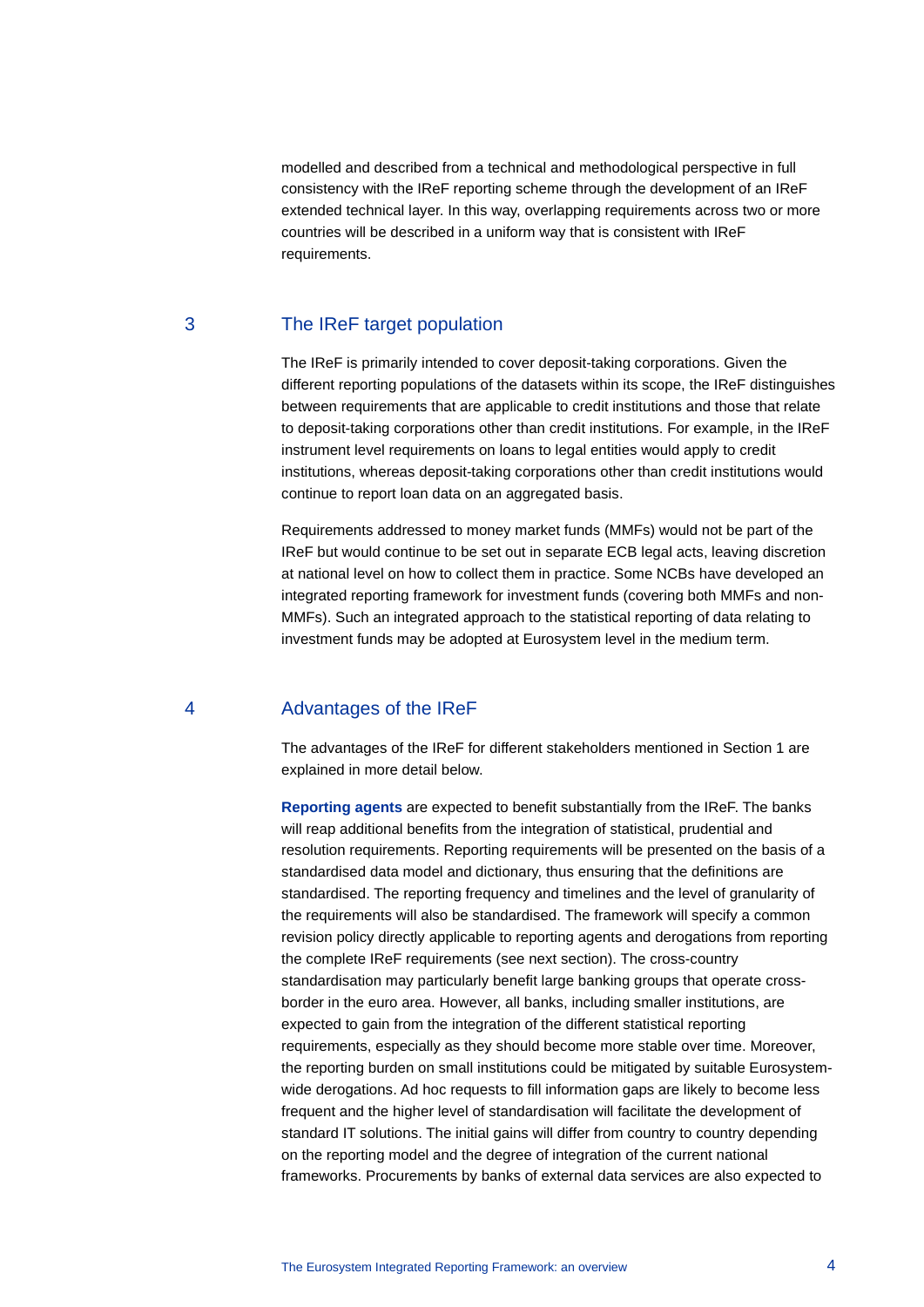decrease as requirements are harmonised across the euro area. While there are one-off investments to be made at the implementation stage, regular costs may be reduced, not least because the standardisation of the requirements and the additional granularity (e.g. on loans to legal entities) and level of detail (e.g. on deposits) of the IReF scheme may meet new user needs without having to change the data collection, thereby minimising maintenance costs.

These aspects are being assessed in more depth through the ongoing cost-benefit analysis, which is being conducted in a transparent and cooperative way in consultation with banks (see also Section 6).

**Statisticians at central banks** will also benefit, as they will receive only one set of statistical information for the production of the datasets covered by the IReF. The use of a standardised data model will ensure methodological soundness and alignment with statistical standards. Data quality assessment procedures and revision policies can also be standardised as a result. An integrated data collection may also create new possibilities for further automatisation of production and dissemination systems.

**Users of statistical information,** including potentially banks themselves, will also benefit from the IReF, as its model aims to ensure a precise and unambiguous definition of the statistical information relevant for their needs throughout the Eurosystem. This will improve the accuracy and comparability of data across datasets and across countries. The quality and analytical value of the data received will increase, as users will have a fully consistent and standardised dataset, rather than data provided under different frameworks that need to be reconciled ex post (e.g. between BSI and SHS-S). In addition, users will be able to drill down from aggregated data to the underlying granular information (subject to the relevant data access). As the IReF is expected to directly use granular data on loans and securities for statistical compilation, more breakdowns will become available for policy use, banks, academia and the public at large, while always respecting the confidentiality constraints. These breakdowns will also allow policy makers to analyse changes in economic and financial trends more quickly due to the wealth of statistical information available to them.

### 5 Ensuring proportionality under the IReF

Each ECB statistical collection framework includes derogations or sampling schemes that aim at ensuring representability and proportionality. The approaches are usually not harmonised across datasets and range from cases where reporting agents can be exempted, at least partially, from the data collection (e.g. BSI, SHS-S, AnaCredit) as they are small in respect of certain criteria, to cases where derogations also relate to a subset of the requirements specified in a dataset (e.g. BSI). In other cases, the collection framework can be based on a sampling approach (e.g. MIR). In addition, countries currently have discretion as to how they apply these general derogation schemes at national level, resulting in a wide range of schemes, including cases where no derogations at all are applied.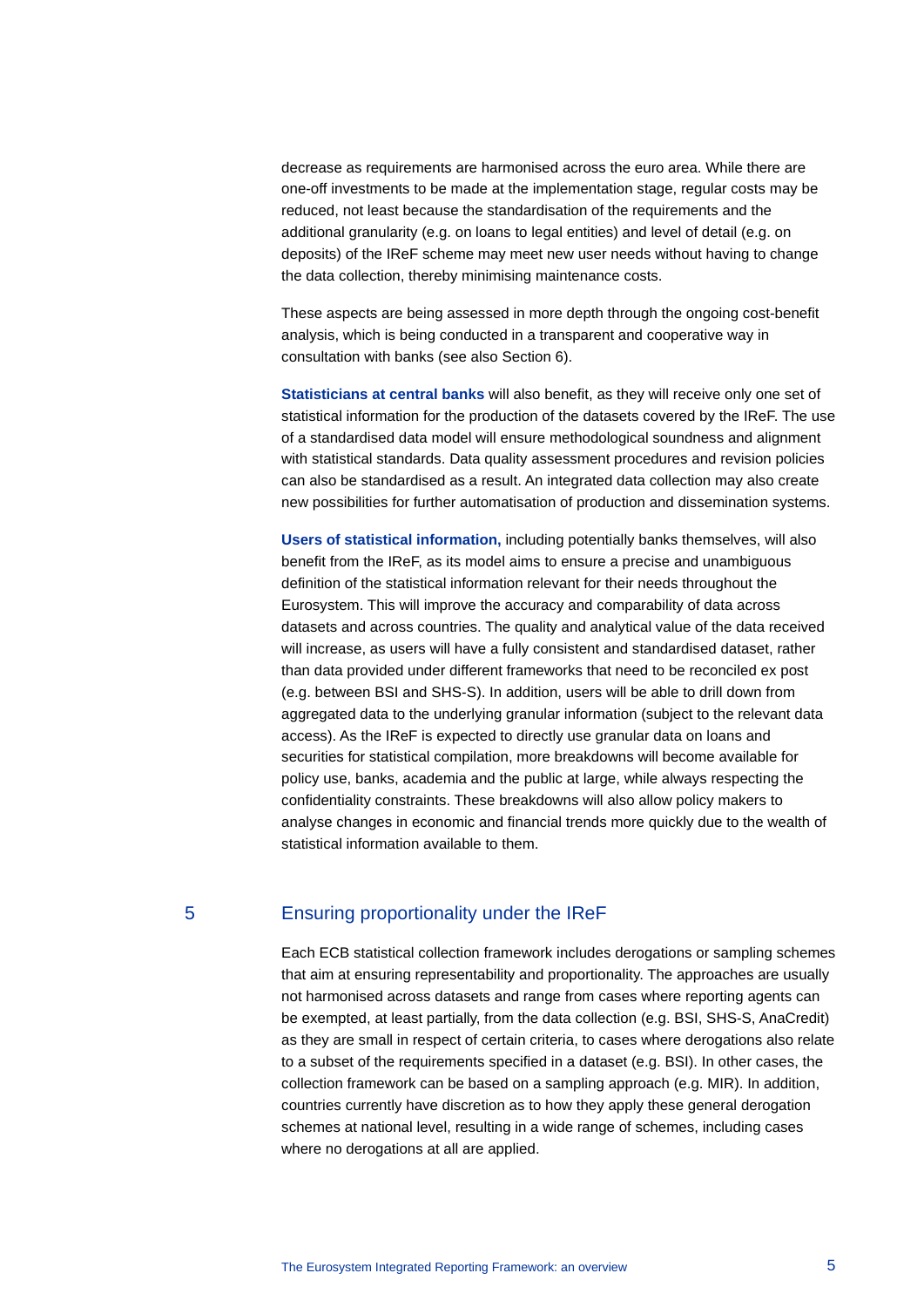The Eurosystem recognises the need to ensure proportionality under the IReF and favours the implementation of simple solutions across the euro area, such as derogations for small institutions in the tail of the banking population defined in terms of relevant balance sheet indicators. Derogated institutions would be subject to simplified reporting. Various options for structuring such simplified reporting are being assessed in the course of the ongoing cost-benefit analysis.

### 6 Ongoing work and steps ahead

The IReF is an ambitious endeavour to redefine the collection of statistical data from banks both in terms of data content and processes. These and other such aspects are being assessed in close cooperation with banks and other stakeholders involved by means of the ongoing cost-benefit analysis. When defining the methodology to be followed in the cost-benefit analysis, the Eurosystem decided to adapt the [merits and](https://www.ecb.europa.eu/stats/ecb_statistics/governance_and_quality_framework/html/merits_costs_procedure.en.html)  [costs procedure](https://www.ecb.europa.eu/stats/ecb_statistics/governance_and_quality_framework/html/merits_costs_procedure.en.html) in order to properly reflect the cost-reducing benefits for reporting agents and authorities. In fact, while the merits and costs procedure normally evaluates the significance of the costs of new statistical requirements, the IReF primarily aims to reduce costs by streamlining and standardising the existing statistical data reporting in line with basic data management principles promoted by banks. The envisaged procedure is fully in line with the [principles increasing](https://www.ecb.europa.eu/press/govcdec/otherdec/2016/html/gc161021.en.html)  [transparency in developing ECB regulations on European statistics](https://www.ecb.europa.eu/press/govcdec/otherdec/2016/html/gc161021.en.html) adopted by the Governing Council in October 2016.

The first step of the exercise was conducted in 2018 and consisted of a qualitative stock-taking questionnaire on the state of play across datasets and countries with the aim of helping to design scenarios on the collection aspects (reporting dates, data frequency, derogations, etc.) of a possible integrated framework. In 2019 the Eurosystem focused on assessing the results of the qualitative stock-taking questionnaire and worked on defining a more limited set of scenarios to be considered in the future.<sup>[4](#page-5-0)</sup> The second step consists of a cost-benefit assessment questionnaire, which explores the costs and benefits of the identified scenarios for various aspects of the collection framework. This covers, among other things, the concrete data requirements and corresponding modelling options, the reporting timelines, the revision policy and approach to derogations, as well as aspects related to implementation.

The Eurosystem is assessing the results of the cost-benefit assessment questionnaire with the aim of identifying the optimal features that would best suit banks, the Eurosystem and its users. The assessment has first focused on the feedback received from the stakeholders on the drivers of costs and benefits as well as the overall question on whether the benefits of implementing IReF would outweigh the costs, in order to facilitate a discussion on the convenience of establishing the IReF. At this stage, some high-priority technical aspects have been

<span id="page-5-0"></span>See ECB (2019), ["Qualitative stock-taking questionnaire on the integrated reporting framework -](https://www.ecb.europa.eu/pub/pdf/other/ecb.qualitativestocktakingquestionnaire1902%7E57840923c3.en.pdf) [Analysis of high-level considerations and high-priority technical aspects"](https://www.ecb.europa.eu/pub/pdf/other/ecb.qualitativestocktakingquestionnaire1902%7E57840923c3.en.pdf), February.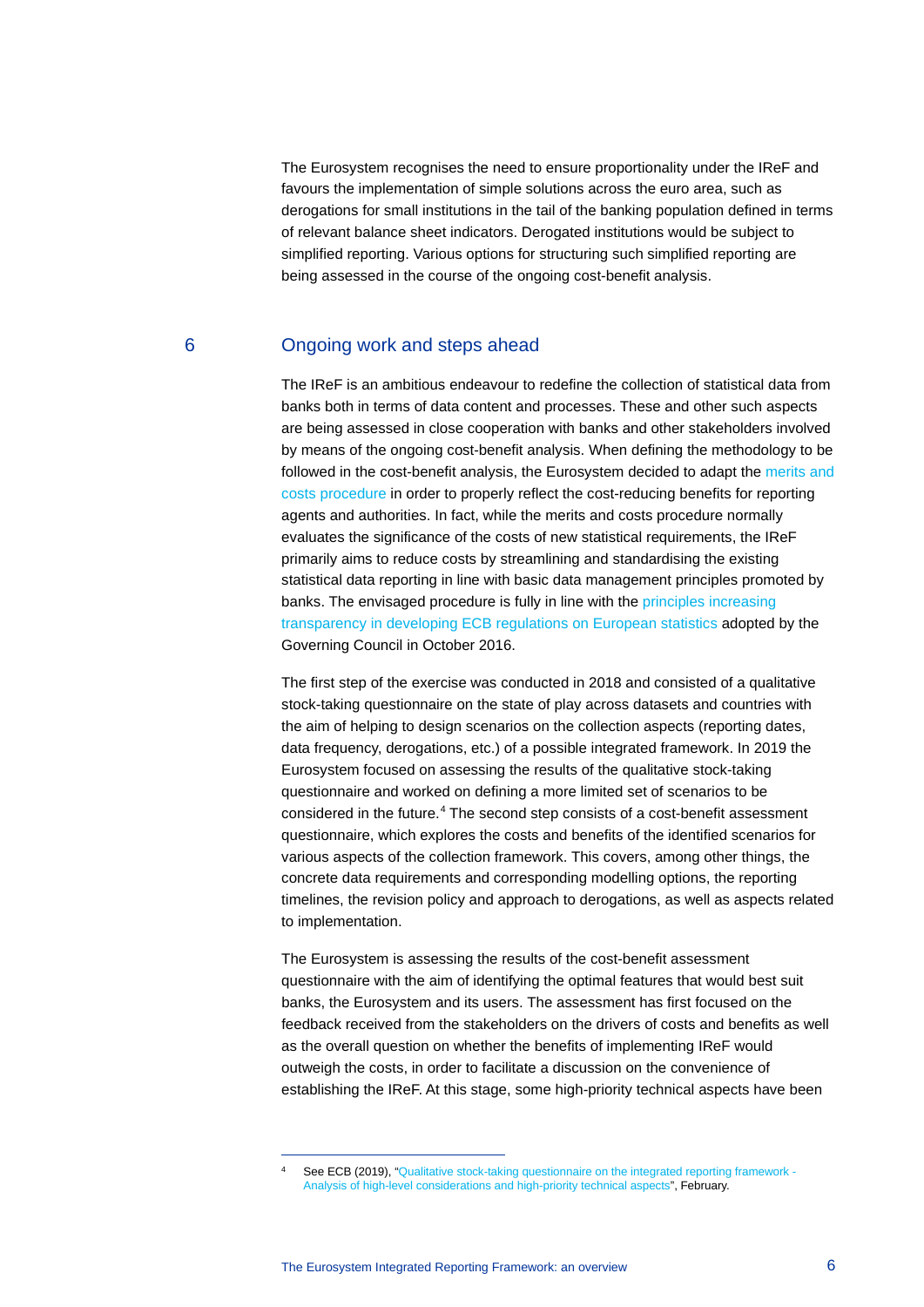analysed to develop an overview of the feedback collected on the main general features that will be incorporated in the IReF.

A [report](https://www.ecb.europa.eu/pub/pdf/other/ecb.iref_cost-benefitassessment122021%7E23a9ea1173.en.pdf) on the feedback received from the banking industry on these main general features has now been published. It shows strong support for the IReF on the part of the banking industry and other relevant stakeholders. The benefits outweigh the costs for all stakeholder groups. As regards the banking industry, support is highest among members of cross-border groups. For standalone institutions too, the proportion of respondents indicating that benefits would outweigh costs was much higher than those indicating the opposite. When the results are broken down according to the size of the respondents, as expected support is lower for small institutions compared with large and medium-sized institutions, although a majority of over 60% of respondents indicated that benefits would outweigh costs in this case too.

In parallel, and in close cooperation with the banking industry, the ESCB is analysing the answers received on the other aspects (e.g. other content-related questions, approach to country-specific requirements under the IReF, revision and derogation policies, implementation aspects) and will publish additional focused reports on the outcome of the assessment work sequentially in the course of 2022. At the end of this process, the Eurosystem will perform a comprehensive matching of benefits and costs based on the feedback received from all stakeholders, which will represent the basis for the drafting of an ECB Regulation on IReF. In line with the steps of the ECB merits and costs procedure, the results of the matching exercise will be published to support the public consultation on the draft IReF Regulation, currently scheduled for 2024. The legal act will then be adopted by the Governing Council.

The IReF Regulation will replace the existing regulations on BSI, MIR, SHS and AnaCredit with respect to the requirements of deposit-taking corporations. The MIR and AnaCredit regulations would thus be repealed, while the BSI and SHS regulations would be recast or amended in order to exclude deposit-taking corporations from the respective reporting populations. [5](#page-6-0)

### 7 The implementation of the IReF

The Eurosystem aims to implement the IReF in a stepwise approach. In 2022 one or more options for the organisation of the statistical business processes in the Eurosystem will be designed. Subject to the Governing Council adoption of the IReF Regulation in 2024, the IReF is expected to go live in 2027. This time frame will give reporting agents and the Eurosystem enough lead time to prepare the legal and technical framework without unduly delaying the expected reduction of the reporting burden. Going forward, the Eurosystem will regularly update this medium-term plan to reflect how broader collaborative efforts with other European authorities to integrate statistical, resolution and prudential requirements are developing (see also Section 8).

<span id="page-6-0"></span><sup>5</sup> For instance, the BSI Regulation will continue to apply to money market funds.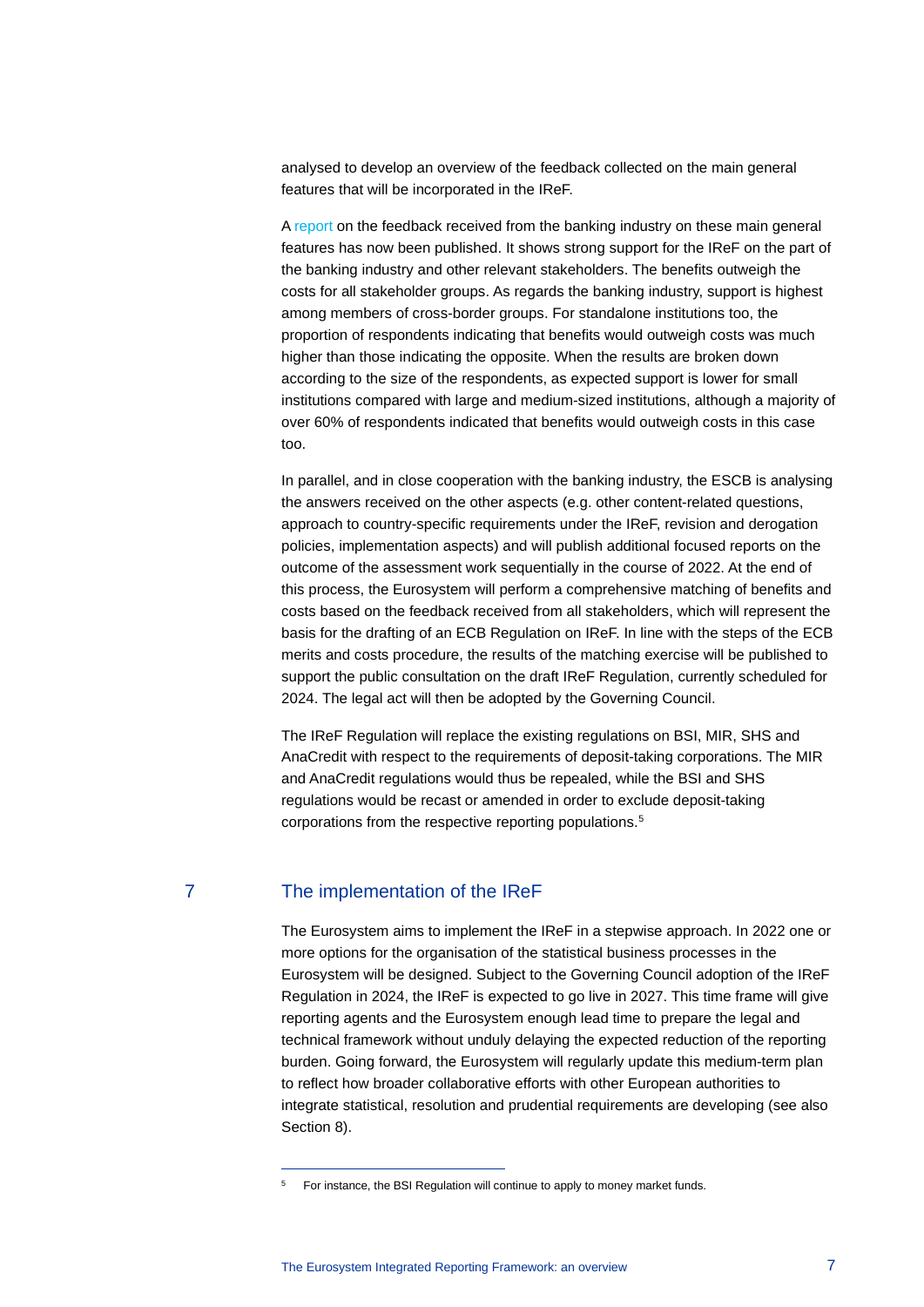# 8 The IReF as part of the broader Eurosystem data integration initiative

The IReF is part of a broader data initiative for an integrated reporting system for statistical, resolution and prudential data in the European Union. Such an initiative, requested by the European banking industry<sup>[6](#page-7-0)</sup>, has been envisaged by the European Parliament and Council<sup>[7](#page-7-1)</sup>, subject to a feasibility study by the EBA.

The ESCB published its views on this broader initiative $<sup>8</sup>$  $<sup>8</sup>$  $<sup>8</sup>$  in a report which will serve</sup> as input for the EBA to carry out its feasibility study.

In order to make sufficient progress on reducing the reporting burden in the short term, the ESCB strategy for collecting data from banks foresees two parallel intermediate steps, to be taken without delay:

- 1. integrate the data reported to the ESCB for statistical purposes, i.e. implement the IReF;
- 2. enhance the integration of resolution and prudential reporting. This step is within the remit of the EBA and requires close cooperation between the EBA and the ECB.

Both work streams must progress in close interaction and converge as soon as possible. However, realistically this convergence will need enough time to resolve a range of strategic issues (e.g. the choice of a unique data model in Europe for banking reporting or the legal profiles underlying the issue of a unique European Regulation covering the requirements of different authorities) and align all European institutions involved according to their respective competences and decision-making powers. The "full convergence" of all the reporting obligations should be based on a common data dictionary that has an underlying common data model<sup>[9](#page-7-3)</sup> for the statistical, resolution and prudential reporting frameworks. A joint committee comprising representatives from relevant European and national authorities and involving the banking industry in certain tasks is expected to be set up to steer the IReF process, parallel to the integration of resolution and prudential data reporting. It could also lay the foundations for sharing data and ensuring its operability among the relevant national and European authorities. Building on the immediate priorities, the joint committee will support the design and development of an integrated reporting system for the EU banking industry.

<span id="page-7-1"></span><span id="page-7-0"></span>

See European Banking Federation (2019), "Boosting Europe: Building Trust and Supporting Growth in [Europe. EBF recommendations for the EU 2019-2024 legislative cycle and beyond"](https://www.ebf.eu/wp-content/uploads/2019/05/EBF_Building-Trust-and-Supporting-Growth-in-Europe_Final.pdf), May.

<sup>7</sup> Article 430c of Regulation (EU) 2019/876 of the European Parliament and of the Council of 20 May 2019 amending Regulation (EU) No 575/2013 as regards the leverage ratio, the net stable funding ratio, requirements for own funds and eligible liabilities, counterparty credit risk, market risk, exposures to central counterparties, exposures to collective investment undertakings, large exposures, reporting and disclosure requirements (OJ L 150, 7.06.2019, p. 1).

<span id="page-7-2"></span><sup>&</sup>lt;sup>8</sup> See ECB (2020), "The ESCB input into the EBA feasibility report under article 430c of the Capital [Requirements Regulation \(CRR 2\)"](https://www.ecb.europa.eu/pub/pdf/other/ecb.escbinputintoebafeasibilityreport092020%7Eeac9cf6102.en.pdf), September.

<span id="page-7-3"></span><sup>9</sup> A common data model (aka information model, meta model) refers to the standard and formalised layer that depicts the semantic information. This is described by th[e EBA discussion paper on integrated](https://www.eba.europa.eu/sites/default/documents/files/document_library/Publications/Discussions/2021/Discussion%20on%20a%20Feasibility%20Study%20of%20an%20Integrated%20Reporting%20System%20under%20Article%20430c%20CRR/963863/Discussion%20Paper%20on%20integrated%20reporting.pdf)  [reporting](https://www.eba.europa.eu/sites/default/documents/files/document_library/Publications/Discussions/2021/Discussion%20on%20a%20Feasibility%20Study%20of%20an%20Integrated%20Reporting%20System%20under%20Article%20430c%20CRR/963863/Discussion%20Paper%20on%20integrated%20reporting.pdf) in their process chain and the three levels of abstraction in the syntactic layer of the data definition part.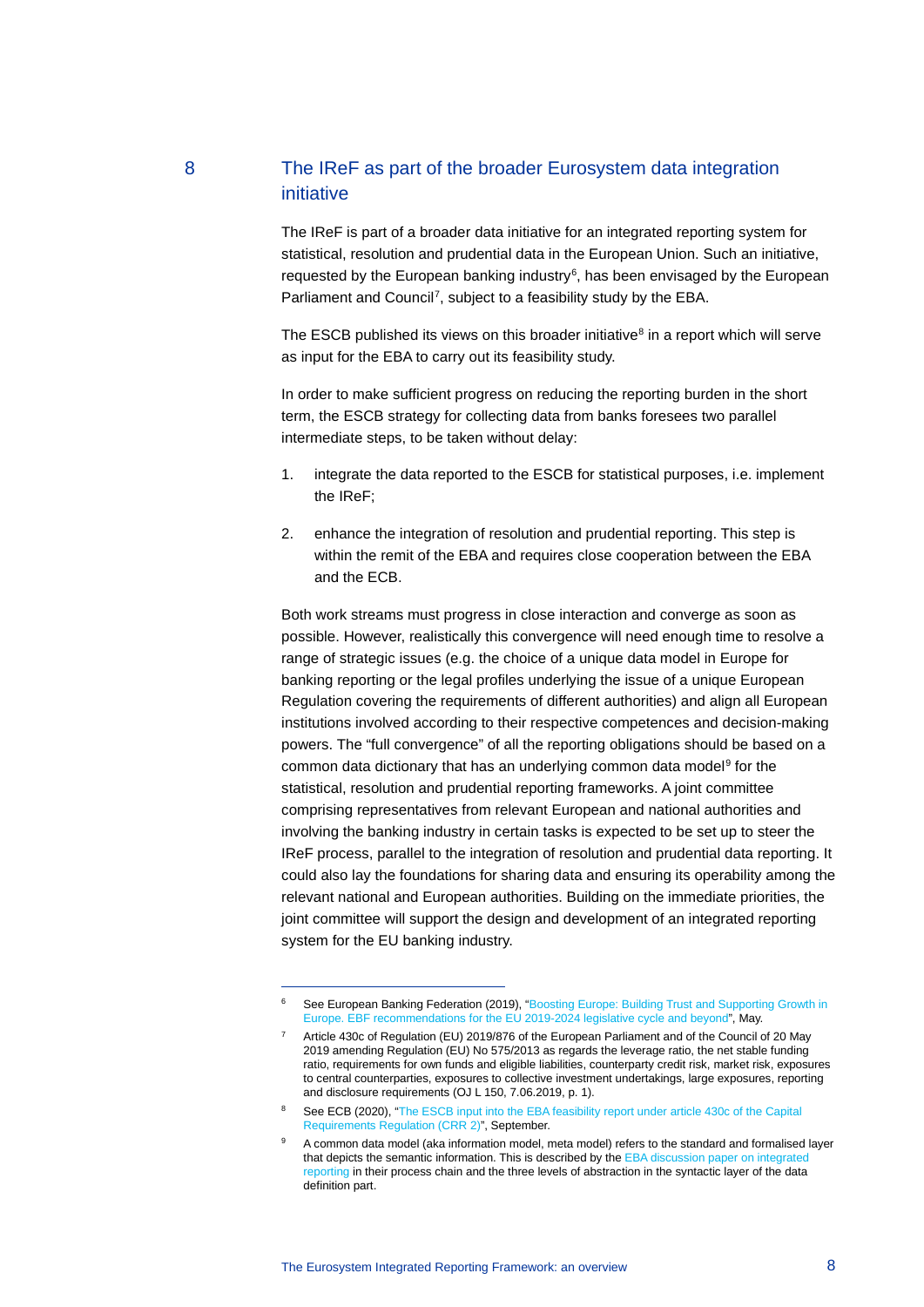The Eurosystem is already cooperating with the banking industry in optimising the organisation of the information stored in banks' internal reporting systems following the logic of an "input layer" and "logical data model". This support is provided through the [Banks' Integrated Reporting Dictionary \(BIRD\),](https://www.ecb.europa.eu/stats/ecb_statistics/co-operation_and_standards/reporting/html/bird_dedicated.en.html) which defines the transformation rules to be applied on the input layer (and possibly the logical data model) by banks in order to transmit data, based on the defined reporting requirements, to the authorities.[10](#page-8-0)

The BIRD currently features "mappings" to cross-reference and deal with the different metadata and codification used in various dictionaries. If a common data dictionary featuring semantic integration<sup>[11](#page-8-1)</sup> is agreed upon among the authorities, this part of the BIRD will no longer be necessary. The remaining crucial components (e.g. input layer, transformations) that enable reporting from a redundancy-free source within banks can be adapted to the new common data dictionary and be provided additionally, as they are today. For the maximum benefit it would of course be best if the common data dictionary were developed and maintained in collaboration with the BIRD. Both projects will provide crucial support to the banks' reporting tasks by logically and methodologically bridging the gap between the authorities' reporting requirements and the banks' operational systems. The BIRD is expected to benefit significantly from the IReF in the light of its standardisation of statistical reporting across countries. This will allow for the direct application of the BIRD in the euro area for statistical requirements. The more reporting frameworks are incorporated into the IReF, the more effectively the BIRD will support banks.

The BIRD is currently being reshaped by aligning the data models (i.e. the design/structure) of the IReF and BIRD to a high degree in order to generate further benefits and synergies. For example, in this way the IReF will be capable of adapting more easily to possible extensions (e.g. statistics on holdings of securities by reporting banking groups – SHSG) that are already included and modelled in the BIRD.

It is important to point out that banks remain fully responsible for organising their internal reporting systems and ensuring the accuracy of their reports to the authorities, including the application of the transformation rules. The BIRD provides more detailed but not legally binding interpretations. Most crucially, the BIRD does not change reporting requirements.

<span id="page-8-0"></span><sup>&</sup>lt;sup>10</sup> Thus far, the BIRD has covered, as separate outputs, the reporting requirements for AnaCredit, the group module of the Securities Holdings Statistics, Financial Reporting (FINREP), asset encumbrance and resolution planning. Other datasets, including those within the scope of the IReF, are currently being considered. For additional insights on the BIRD, see the dedicated web

<span id="page-8-1"></span><sup>&</sup>lt;sup>11</sup> As explained in th[e EBA discussion paper on integrated reporting.](https://www.eba.europa.eu/sites/default/documents/files/document_library/Publications/Discussions/2021/Discussion%20on%20a%20Feasibility%20Study%20of%20an%20Integrated%20Reporting%20System%20under%20Article%20430c%20CRR/963863/Discussion%20Paper%20on%20integrated%20reporting.pdf)